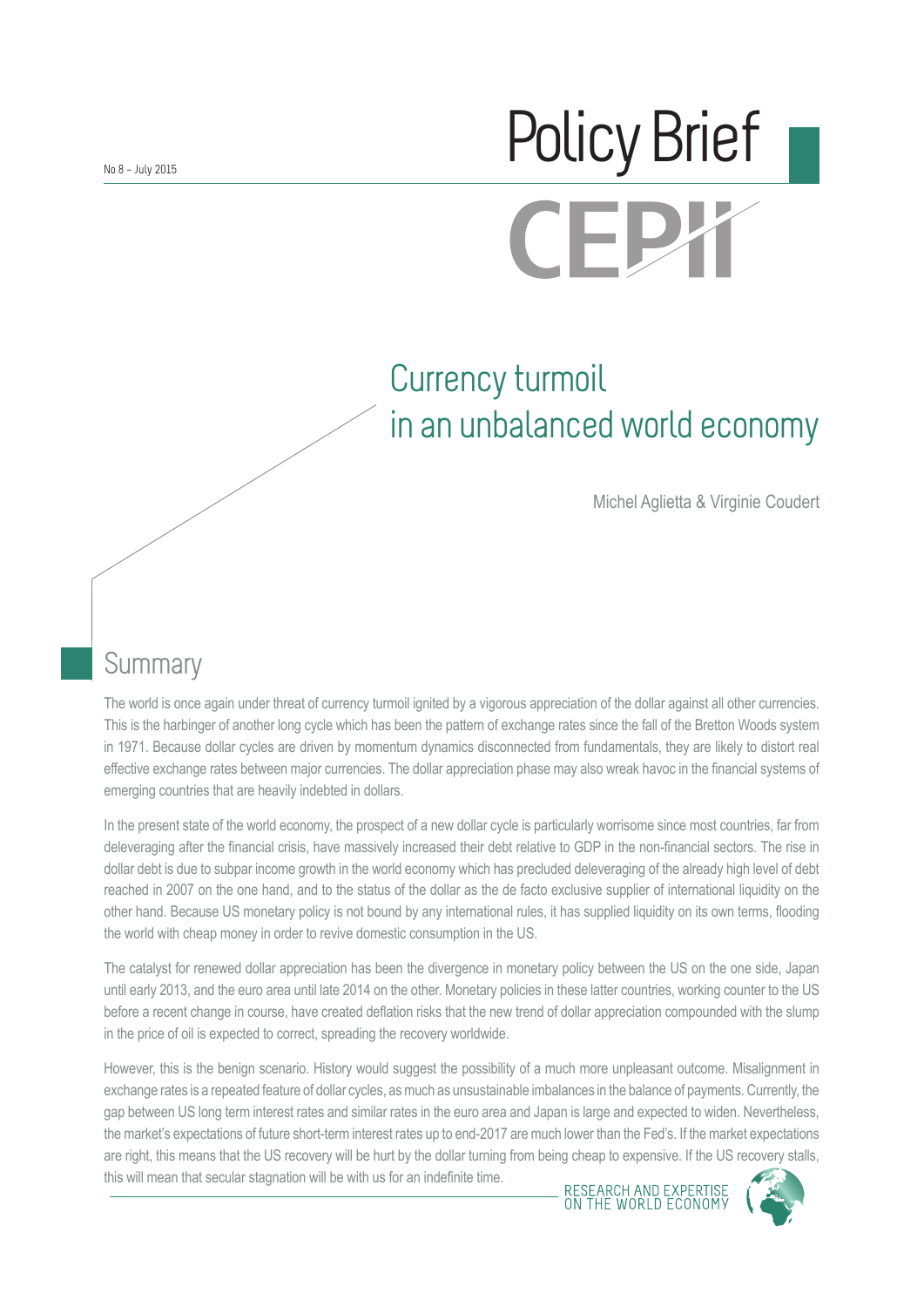



#### **1 Introduction**

The dollar has soared against the yen since early 2013, and against the euro since mid-2014, (Figure 1). Up to March 2015 the prospects looked fine. With the US economy being relatively buoyant with good employment statistics, and the euro area still in the doldrums, it seemed possible that the exchange rate mechanism might succeed, helped by market anticipations of diverging monetary policies, for example, incipient rise of Fed funds rate in the US, and massive quantitative easing (QE) cum zero to negative interest rates in the euro area.

As has happened before in similar circumstances, the US authorities were optimistic. Treasury secretary Jack Lew declared: "Let the exchange rate go where it needs to go"! However, no one, at any time, has been able to figure out where the exchange rate needs to go. Past experience does not support such an upbeat view beyond the short run. Since the beginning of the era of the floating exchange rate, the dollar has exhibited huge mediumterm cycles with no hint of the existence of a fundamental value that might be a stabilizing attractor for the FX system.

Therefore, the questions that arise are: Is the dollar in the early phase of another momentous appreciation? What would be the consequences for the unbalanced world economy? Can US growth drive up growth in the rest of the world, or will distorted exchange rates reengineer the growth of global imbalances and reignite financial vulnerabilities?

The latest figures have made Fed officials more cautious. In March 2015 exports rose less than 1% while imports grew 7.7% based on huge increases in imports of consumer goods, resulting in a jump in the trade deficit of 40% since February. New York Fed economists estimate that the dollar appreciation already achieved might reduce GDP growth by about 0.6% in 2015. Those estimates are not forecasts. US output might bounce back if consumer demand remains strong. However, what seems more likely than previously thought is a financial environment with higher volatility of exchange rates and asset prices, which may complicate monetary policy.

#### **2 Higher indebtedness and lower growth in the world economy**

Textbooks in international monetary economics describe price adjustments through exchange rate changes as responses to exogenous shocks that have generated temporary discrepancies from an inter temporal world equilibrium. It is assumed that all rational agents engaged in international business perfectly know this equilibrium and expect mean-reverting forces to restore it. Three assumptions must hold for an efficient price adjustment mechanism: deficits and surpluses in equilibrium stem from structural differences in saving and investment behaviors across countries; assets have fundamental values known to financial investors who correctly estimate future yields and risks;

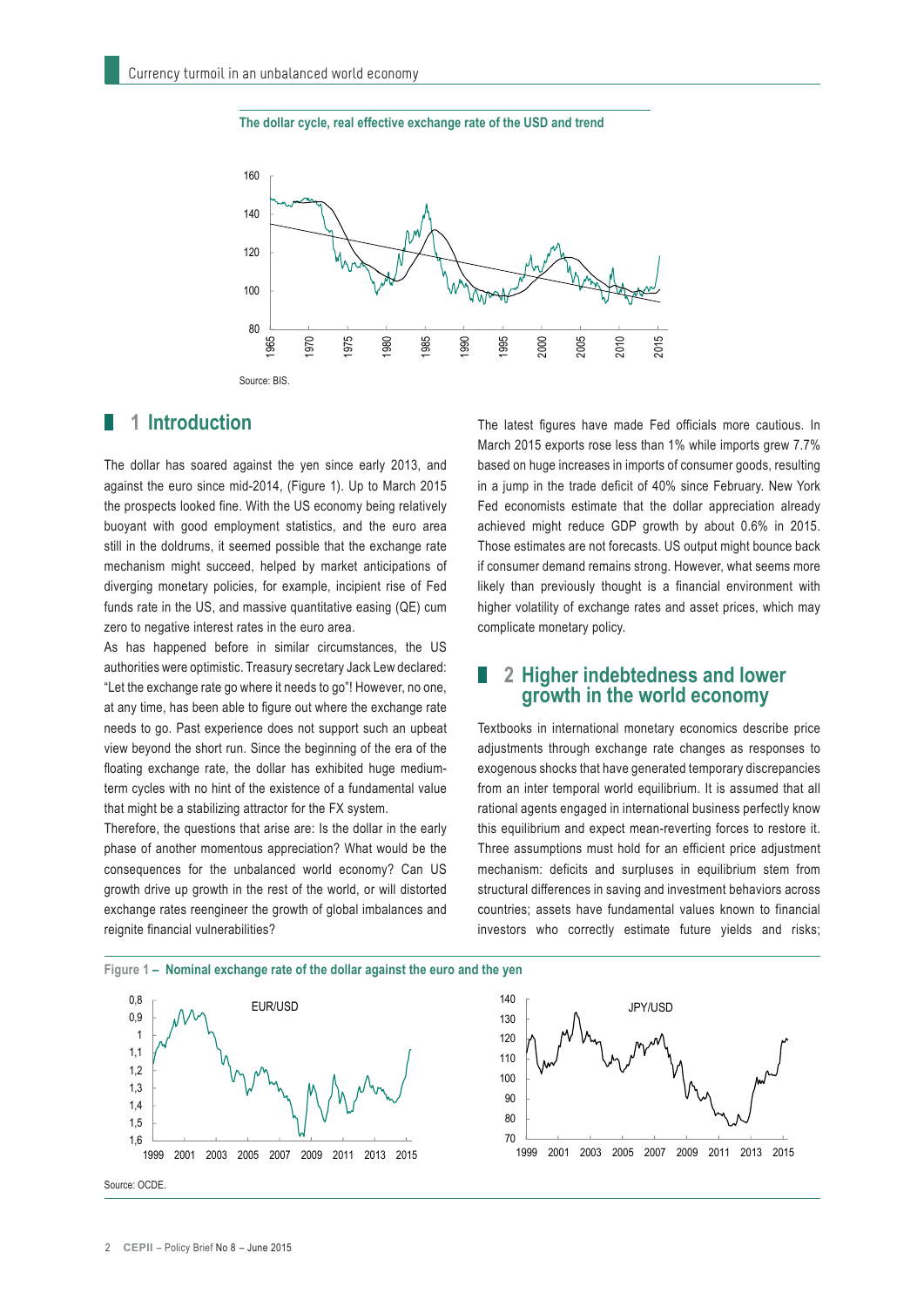exchange rate adjustments hamper cumulative divergences from the shocks.

Those theoretical models depict a perfectly integrated world economy, where financial integration is supposed to allocate world saving optimally, so that the deeper their financial

integration, the better the welfare of countries. This normative framework is far removed from the historical process of financial globalization, and is utterly misleading. Dany Rodrik and Arvind Subramanian (2009) show empirically based on a large panel of countries, that international financial opening had no positive impact on long-run growth. More recent studies

at the BIS by Ceccheti and Kharroubi (2012, 2015) also provide evidence that financial development can have a negative impact on aggregate productivity growth. After controlling for a set of macroeconomic variables, their main finding is an inverted U-shaped curve (a parabolic relationship) between different measures of the debt to GDP ratios, and 5-year average GDP growth per worker. Starting with closed countries, financial development is beneficial for growth up to a point after which it becomes detrimental to growth; advanced economies have long passed the optimal level of indebtedness.

#### **2.1 High global indebtedness: a drag on growth**

Let us introduce the dilemma. High indebtedness is a drag on growth. Nonetheless, as median wage growth has fallen below productivity gains, rising indebtedness has become the main driver of global demand, fueling the benefits of financial intermediaries. In these circumstances, any attempt to deleverage lowers the real return on capital by stifling productive investment, while accumulating liquidity in search of yield. As long as the logic of integrated finance pervades, the country issuing international liquidity bears a lower risk after a financial crisis. Under the umbrella of the key currency status of the dollar, the US has been able to run monetary and fiscal policies to transfer debts on a massive scale from the private to the public sector. US households have had the opportunity to deleverage sufficiently to resume spending. However, since global indebtedness has increased massively worldwide since 2007, it is questionable whether the dollar will appreciate enough to drive the rest of the world out of its debt overhang through export expansion, without jeopardizing the US's own recovery. Should such a configuration emerge, as it has done in the past, a currency war might ensue that would call for a minimal understanding in the G20.

The debt to GDP ratio at the global level has not receded since 2007, and in fact has even continued to increase, gaining 17% from end-2007 to Q2 2014, and this on top of the 23% rise in the seven years prior to the crisis according to Mac Kinsey (2015). This phenomenon has been observed in nearly all countries, whether developed, emerging, or developing. The rise in total debt to GDP is depicted on Figure 2.A for several major

advanced countries. All the selected countries - the US, the UK, Japan and the main euro area members - show a sharp rise in their total debt ratio since the 2007 crisis. This evolution is due mainly to the expansion in public debt following the fiscal stimulus implemented in the aftermath of the crisis.

...financial development

is beneficial for growth up to a point... However, the situation varies across countries in relation to private sector debt (Figure 2.B). Private sector deleveraging is already in progress in the US, the UK, Germany and Spain. A closer look at the composition of private debt shows that household debt has receded in the countries most affected by the collapse of the housing

bubbles (US, UK, Spain) (Figure 2.C). The fall in housing prices after the crisis has resulted in a credit crunch for mortgages, caused both by a shrinking supply of new loans and weak demand from households. In countries such as France, Italy, and Canada, real estate prices have not fallen as much, and personal debt and the entire private sector debt have continued to soar. The most peculiar case is France. The country has avoided an overt financial crisis but piled up debt in all quarters of the economy, resulting in lackluster growth performance.

#### **Figure 2 – Large gross debt stocks in advanced countries: A) Total debt as % of GDP, B) Private sector debt as % of GDP, C) Households' debt as % of disposable income**



Source: OECD, 2013/14 stand for year 2014 for the US and Portugal, 2013 for the others.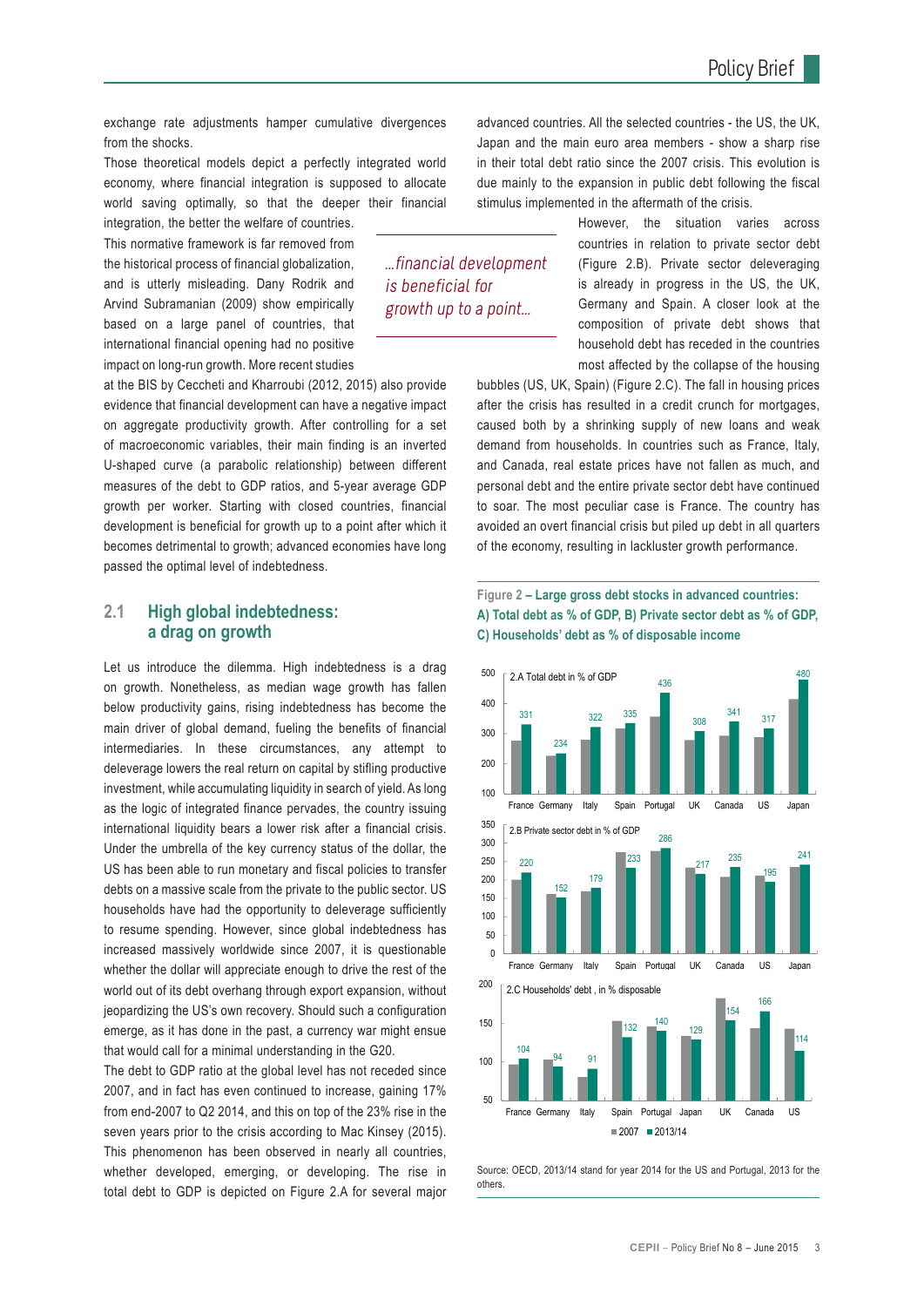#### **2.2 …but high debt is mostly a developed economy evil...**

In the emerging countries with the exception of China, debt levels are still relatively modest (see Figure 3). India is the only country where total debt has leveled off in the seven years since the financial crisis. India's debt in 2014 was equal to the average of EMEs and developing countries (120% of GDP). However, in these countries corporate sectors are frequently indebted in dollars, and therefore financially vulnerable to depreciation of their exchange rates.



**Figure 3 – Gross debt stocks more modest in emerging countries (total debt as % of GDP)**

The main areas of concern are in Asia (Japan, South Korea), in Southern Europe (Italy, Spain), and France.

> *The dollar has exhibited long and ample fluctuations, lasting about ten*

*years*

It is no surprise that these are the countries showing the largest rises in total debt and (excluding Asia and China) the worst growth performers.

Deleveraging in a small open economy individually, while world growth is relatively robust, and deleveraging the world economy are quite different matters. The experience of Australia and Denmark in the 1980s, and

Finland and Sweden in the 1990s does not offer useful advice in relation to deleveraging the world economy. These countries exploited currency depreciation as a powerful way to substitute foreign for lacking domestic demand in the short run. In a context of non cooperation, many countries will count on their exchange rate against the dollar to compete for foreign demand. If global demand becomes persistently weak because of the high levels of indebtedness, the risk of competing devaluations will be high. How will capital markets behave? How will the balance of payments shift? Can the US domestic economy absorb the resulting deterioration in competitiveness? No one has finite answers to these questions. The best that can be done is to rely on what history can teach us.

#### **3 What impact on global imbalances**

#### **3.1 The lessons from the past are many…**

The dollar has exhibited long and ample fluctuations, lasting about ten years on a real effective exchange rate basis. Those fluctuations are modulated around a long run depreciation trend. They are frequently opposed to fluctuations in the two other main convertible currencies: the euro and the yen. This is a pattern akin to the financial cycle documented by the BIS (see *e.g.* Borio and Drehman, 2012). Like all asset prices, exchange rates are moved by a momentum created by alternating long phases of overvaluation and periods of undervaluation with no stabilization at their equilibrium value.

Exchange rates exhibit a hybrid pattern. There is a handful of convertible currencies with flexible exchange rates. However, most national currencies are either not convertible or only partially convertible and loosely anchored to the dollar. This results in a semi-dollar standard system enabling large parts of the world, notably emerging countries in Asia and Latin America, to be *de facto* dollarized. Private agents in these countries are inclined to borrow in dollars at lower cost than in their national currencies, while savers assume their wealth will be better preserved by depositing or buying securities in the currency with the highest liquidity. However, when the dollar is appreciating cumulatively, two predicaments arise simultaneously: overvaluation of the exchange rate resulting in loss of competiveness and increasing cost and amount of debt. The balances of payments in semi-dollarized countries then deteriorate and their governments are either incited to loosen their pegs or pushed to do it under market pressures

> (Coudert, Couharde and Mignon, 2013b). This is why financial crises in emerging countries tend to burst during periods of dollar appreciation. This was the case forthe 1997-98 Asian and Russian crises following the large dollar appreciation after 1994 which reached 50% against the yen. Again, after the dollar had appreciated by 30% against the euro between 1997 and 2000, Argentina, at the time a dollarized country with a large share of exports to Europe, fell into a major forex crisis in

December 2001, triggered by a current account deficit that barred the defense of the dollar peg.

#### **3.2 …and the trade account has been a key driver of FX movements**

The dollar appreciation also has adverse effects on the US economy itself. Indeed, the current account is negatively linked to dollar fluctuations (Figure 4). When the dollar appreciates in effective real terms, the US tends to accumulate deficits leading to global imbalances. For example, when the US interest rates surged up to 20% in 1980 to eradicate inflation, the high yields in US financial markets unleashed an avalanche of capital inflows,

4 **CEPII** – Policy Brief No 8 – June 2015

Source: MacKinsey Global Institute (2015), Debt and (not much) Deleveraging, February.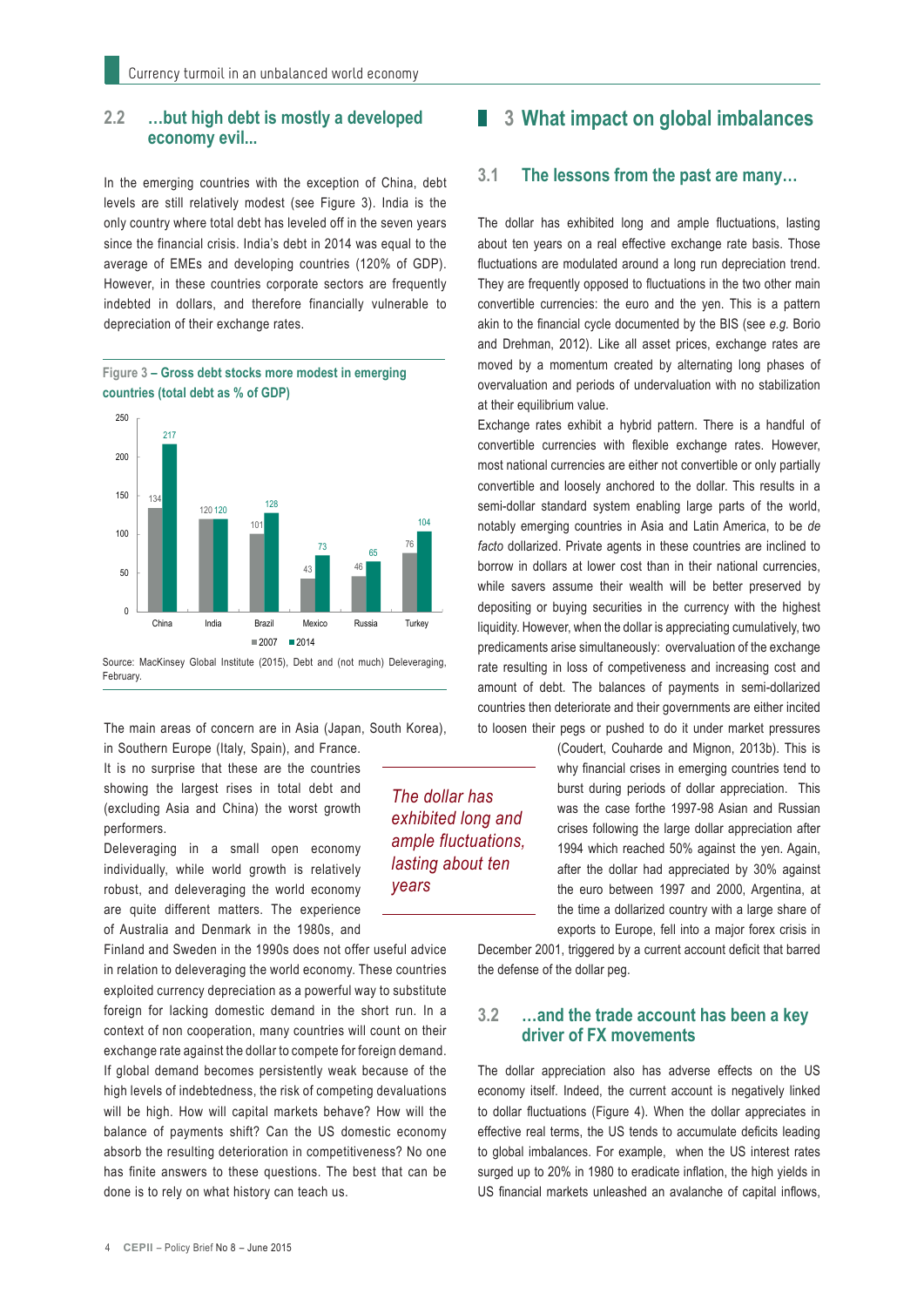#### **Figure 4 – Real effective exchange rate of the dollar and US trade account in % of GDP**



propelling a 40% real effective appreciation. The US trade deficit widened and domestic monetary policy was powerless to reverse the momentum. Concerted intervention by the G7 countries was called for at the Plazza agreement on September 1985 to reverse the dollar trend.

Moreover, the dollar cycle distorts US financial conditions by driving massive capital movements nurturing financial bubbles. A case in point is the equity bubble in 1999-2000, and the housing bubble in 2006-2007. Correlative global imbalances fostered excess world demand which relied on increased leverage and hid the continuous slowdown in productivity as well as the improving income inequality.

Because of distorted conditions of production linked to the persistent misalignments in prices, the turning point in a wave of dollar appreciation gives rise to real depreciation of about the same time span and the same magnitude. It unfolds partially flow imbalances but never brings back the US balance of payment to equilibrium in current accounts. The euro area and Japan have worked at cross purpose since 2011. On the one hand, Abbe's policy dedicated to reflating

the Japanese economy has succeeded in shrinking Japan's huge surplus. On the other hand, in pursuing systematic fiscal austerity in all countries together, the euro area, which was in equilibrium for a very long time, has been accumulating fastincreasing current account surpluses for two years (Figure 5). Those surpluses are essentially captured by Germany. Therefore imbalances continue to accumulate, fed by the lack of cooperation between the monetary authorities of the leading currency countries.

These recurrent global imbalances hint at a structural flaw inside the international monetary system (IMS), namely the fact that international liquidity is provided mainly by one national currency. If this structural flaw is still within the system, there is every reason to believe that another wave of dollar appreciation, already visible on Figure 4, is in motion.

...in pursuing systematic fiscal austerity in all countries together, the euro area... has been accumulating fastincreasing current account surpluses... essentially captured by Germany.

#### **Figure 5 – Current account balances in % of GDP**



#### **4 Exorbitant privilege and curse of international liquidity**

In the current monetary system with competing currencies, and deprived of any international rule, foreign exchange (FX) markets seem unable to share international liquidity at equilibrium exchange rates. Proponents of deep financial globalization assume that this should be possible. However, the opposite always prevails: international liquidity tends to polarize in a single currency.

The reason for this is the public good character of money. If financial globalization is truly complete, there should be a single

> form of ultimate liquidity that is accepted by every market participant. In a national monetary system it is the central bank that is responsible for matching money demand and supply. In an international system, who is responsible of matching demand and supply of international liquidity? There might be an agreed rule that may be tacit and automatic (the gold standard) or formal and procedural (an eventual SDR standard) which subjects the issuer of the national key currency to take account of the liquidity needs of all players worldwide.

The dollar was subjected to some formal rules in Bretton Woods system but these were ignored by the US government which finally unilaterally repudiated the Bretton Woods system in August 1971. The consequence of this was outlined long ago by Robert Triffin (1960). The Triffin dilemma shows that the supply of international liquidity depends unilaterally on US domestic interests which have no reason to match the needs of the rest of the world. Therefore the international economy is almost always unbalanced, because it suffers from too much or too little international liquidity. The dilemma was observed in the Bretton Woods system. Why did it pervade in a world of multiple currencies under flexible exchange rates? Why cannot international liquidity be shared optimally between two or more currencies at equilibrium exchange rates? The answer is provided in Box 1. If two currencies compete for the same public good, *i.e.* international liquidity, they become perfect substitutes.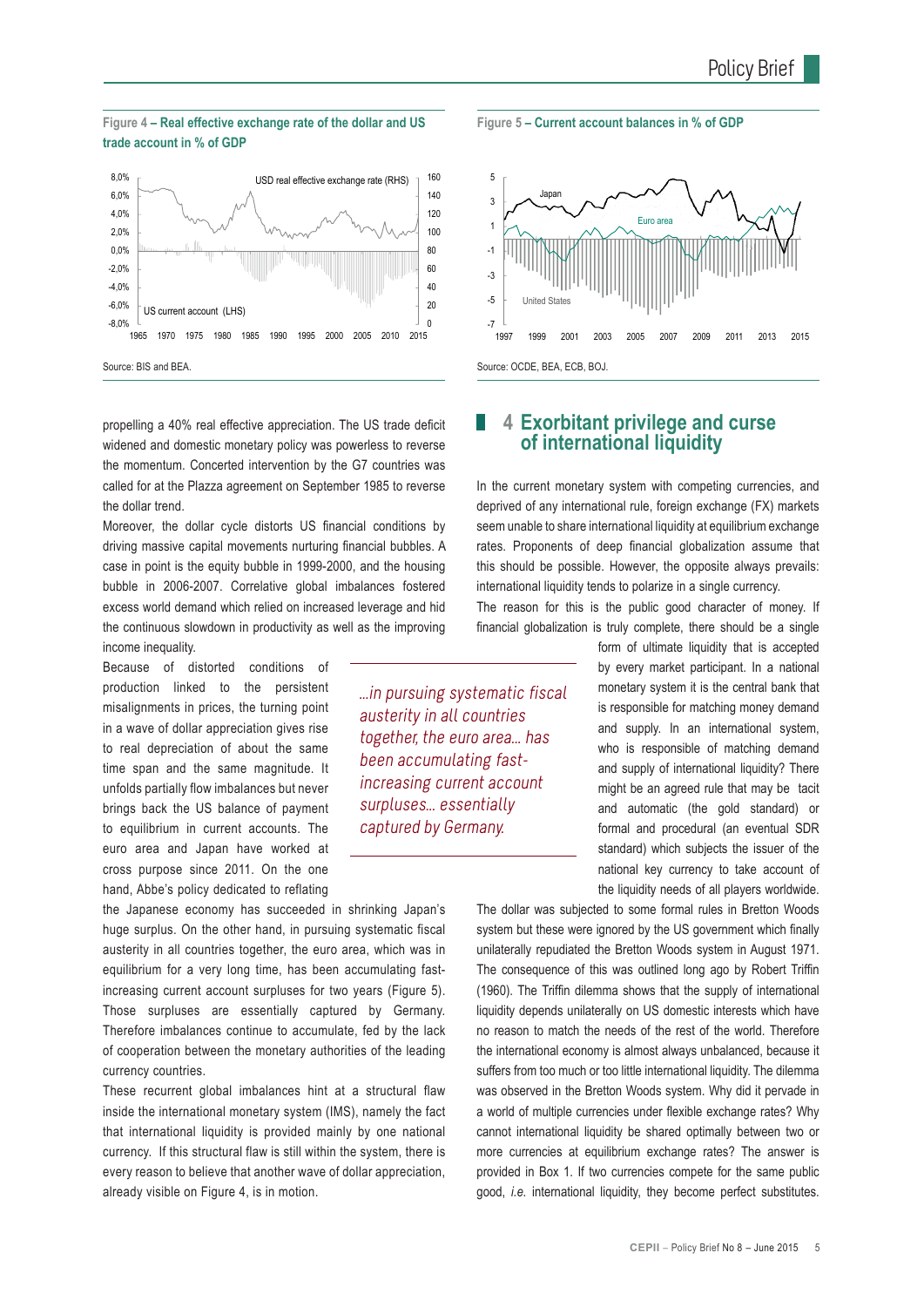#### **Box 1– Indeterminacy of the exchange rate in a world of perfect financial integration**

Let us consider a world of two countries  $i = 1,2$  competing for the status of international liquidity suppliers. The monetary equilibrium in the two countries is expressed as the equality between money demand and supply:

| m1- p1 = θ1y1+α(r1-r)+σ(r1-r2)                                                                                               |  |
|------------------------------------------------------------------------------------------------------------------------------|--|
| $m$ <sub>2</sub> - $p$ <sub>2</sub> = θ <sub>2</sub> y <sub>2</sub> +α(r <sub>2</sub> -r)-σ(r <sub>2</sub> -r <sub>1</sub> ) |  |

where *mi* is the money supply in country *i*, *p*i its price level and *yi*, its GDP, the three former variables being expressed in logarithm; *ri*, is the yield on *i's* currency; *r*, the return on a common asset as financial markets are perfectly integrated.

The exchange rate *e* (in logarithm) follows the purchasing power parity

| $e = p_1 - p_2 = e^* - \eta(r_1 - r_2)$ | (3) |
|-----------------------------------------|-----|
|-----------------------------------------|-----|

|  |  |  | with $e^* = (m_1 - \theta_1 y_1) - (m_2 - \theta_2 y_2)$ and $\eta = \alpha + 2\sigma$ ; r <sub>1</sub> -r <sub>2</sub> = δ = (R <sub>1</sub> R <sub>1</sub> )- $\hat{e}^a$ |  |  |
|--|--|--|-----------------------------------------------------------------------------------------------------------------------------------------------------------------------------|--|--|
|--|--|--|-----------------------------------------------------------------------------------------------------------------------------------------------------------------------------|--|--|

where *e\** is the equilibrium exchange rate; *ê<sup>a</sup>* is the expected change in the exchange rate; *Ri* the domestic money interest rates in country *i*. Therefore the equilibrium exchange rate is:

$$
e = e^* - \eta \delta = e^* - (\alpha + 2\sigma)\delta \tag{4}
$$

When substitutability gets perfect, *σ→∞* It follows that ∂e/∂ê*<sup>a</sup>* →∞. In addition, the two currencies can circulate only if their prices are non-zero and finite. Hence they must have the same yield: *δ = 0*. The exchange rate is then indeterminate. International liquidity is not defined.

Therefore the exchange rate between them is indeterminate. Beyond the math, the reason is intuitive. The market cannot determine the price of two candidates for the same public good since the money demand functions cannot be separated.

#### **4.1 Currencies should be diverse, and not alike**

In the real world, this means that the more the currencies become similar, the more unstable will be the exchange rate. The slightest difference in monetary policies or anything that changes the beliefs on the future exchange rate will trigger huge capital rebalancing between the currencies that pretend to international liquidity status. Indeed the demand for money is not demand for an individual good. It is demand for a network, the system of payments. The demand by each individual for the services of a network is an increasing function of demand from others.

#### **Figure 6 – International currencies: the dollar prevails, the euro and the yen follow far behind**



Source: BIS, ECB, IMF.

Network externalities explain the concentration of international liquidity in a single dominant currency. The dollar has been the dominant currency in all the functions of international money despite continuous shrinking of the relative importance in the world of the US economy. Indeed, it is overwhelmingly dominant on the forex market (87% of transactions), in the number of pegged currencies (72), the currency composition in forex official reserves (61%), and bank loans (57%). As shown in Figure 6, the closest challengers, the euro and the yen, are far behind on all these criteria. Because of the dollar dominant position, central banks in emerging countries have an interest in loosely pegging their currencies to the dollar and keeping their FX reserves in dollars. This supports a dollar zone that is roughly stable in terms of share of world GDP (around 60%). This is about the same as the share of the dollar in official reserves, which has been fluctuating between 60% and 65% of total reserves for about 40 years [BIS Quarterly Review, December 2014, pp.23-26]. The dollar appreciation and depreciation cycles stem mainly from the behavior of the investing community, partly public agents from countries such as China which have reserves far in excess from what is needed to manage their own currency, and partly private investors in search of yield within the constraints of portfolio diversification. The behavior of those actors is in part sensitive to expectations about future macroeconomic conditions, and in part determined by the characteristics of the asset management industry which is driven by short termism and mimetic impulse.

Network externalities also explain why the collective character of the demand for dollar assets makes it propitious to momentous dynamic driven by self-fulfilling beliefs. It follows that long dollar cycles have become the norm in an international monetary system that continues to rely on the issuer's "exorbitant privilege".

One collateral consequence of this dominant role of the dollar in the IMS is that it does not follow the same rules as other currencies. Indeed, there are several empirical studies showing that in the long run, exchange rates tend to evolve in line with their fundamentals (see *e.g.* Béreau *et al.*, 2010; Coudert, Couharde and Mignon, 2013a). The two most significant variables in these studies are the ratio of the productivity of the tradable and non-tradable sectors relative to partners', the so-called "Balassa-Samuelson effect"

**Figure 7 – A distorted link between real effective exchange rate and the net foreign assets**



Source: Real effective exchange rate: BIS; net foreign assets: Lane and Milesi-Ferretti (2010) updated by current accounts of IMF's WEO.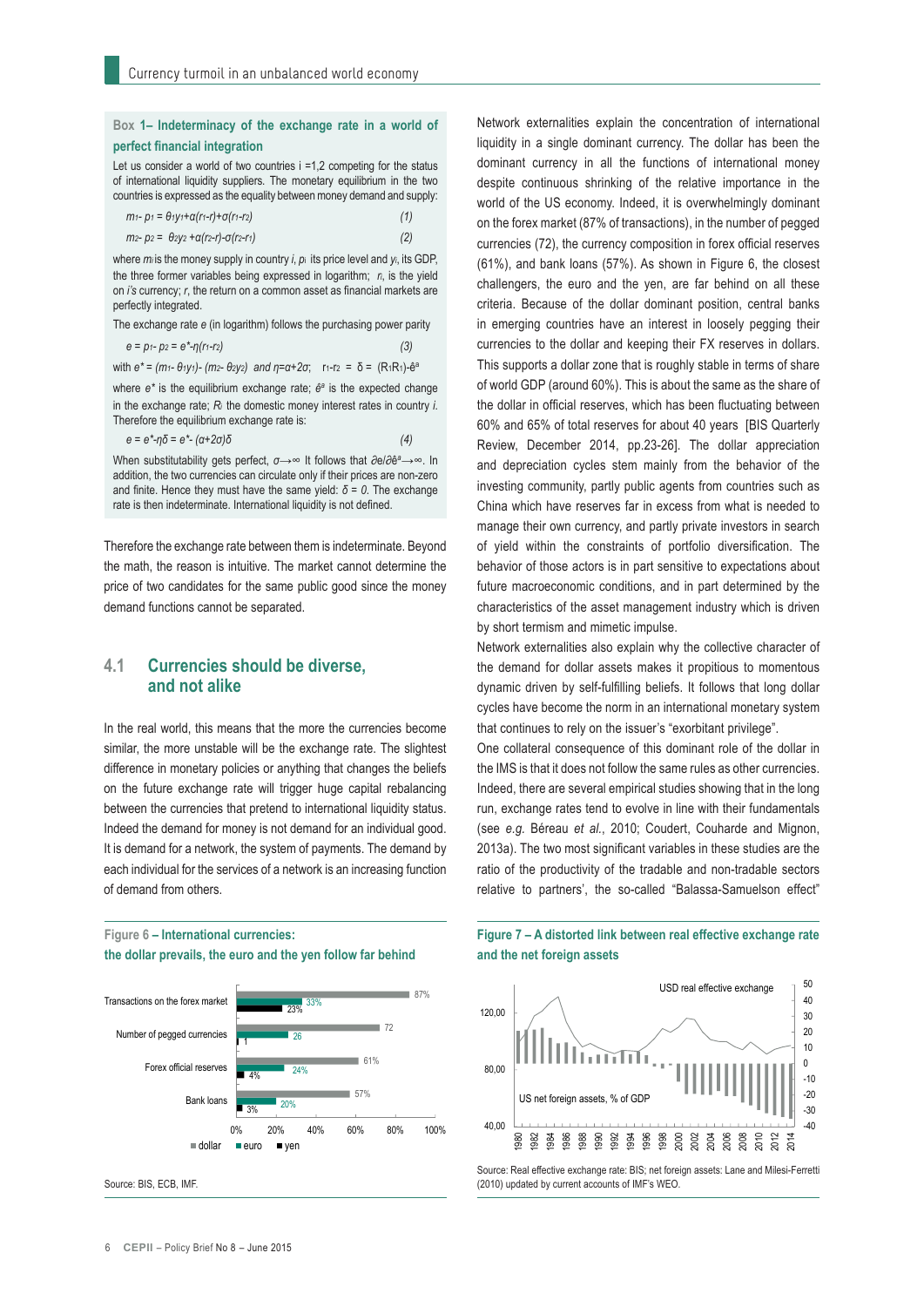and the country's net foreign assets in percentage of GDP. This latter variable usually plays a major role: the more net foreign assets a country accumulates, the more its real exchange rate will appreciate without hindering the current account balance. However, this empirical relationship is not significant in the case of the US. Net foreign assets have been falling since the mid 1980s due to permanent current account deficits, and this downward trend does not match the dollar cycle (Figure 7). At some point, if the dollar were any other currency, the drop in net foreign assets would trigger a massive depreciation. It is only the very specific position of the US at the core of the financial system that has prevented this adjustment from happening.

#### **5 Conditions are ripe for a new dollar cycle**

Let us sketch the unfolding drama. Systemic financial crises always give rise to economic depression. Some are violent because the overhanging debt is swept out brutally in the counterpart to capital destruction, leading to cumulative falls in GDP for several years. This was the scenario in the US in the early 1930s. Other crises are different. The deflationary crisis in the 1890s as well as the present financial crisis are both protracted depressions that linger for many years, while not precluding some short run expansions interspersed with episodes of recession. These episodes are described as secular stagnation or persistent headwinds, depending on how the economists interpret the anomalies they observe. What is certain is the inability to reduce total debt, and the subsequent weakness of productive investment, diminishing productivity gains and stifling real wages.

#### **5.1 The US productivity puzzle matters for the dollar**

The slowdown in US productivity is particularly puzzling. In the first quarter of 2015, US GDP barely grew, while employment increased by nearly 200,000 jobs a month and labor productivity fell at an annual 1.9% rate. This led to a 2.1% annualized decline in the GDP in the fourth quarter of 2014. This might be a shortrun phenomenon that will be self-correcting. However, the longerrun trend points to slowing productivity in all major developed countries, starting well before the financial crisis. It runs alongside the decline in productive investment as a share of GDP, and flagging investment in education. The crisis has accentuated those headwinds.

There are many clues to this protracted depression: ultra-low nominal interest rates and subpar inflation rates in developed countries despite years of monetary stimulation, and a long downward slide in world interest rates. This means that the natural rate, a measure of the marginal equilibrium real return on capital, has slid to nearly rock bottom, or has become negative, consistent with a glut in idle saving and a dearth of investment projects. Another anomaly is the surge of equity markets especially in the US, with the US S&P 500 index tripling from its lowest point in March 2009 to the end of year 2014. The market may soon be in bubble territory [Berg, 2015] since stock prices stand at nearly two standard deviations above their historical average according to three measures: the cyclically adjusted price earnings ratio (equity price/10-year moving average earnings) calculated by Robert Shiller, the Q-ratio (market value of non-financial corporate equities outstanding divided by their net worth), and the Buffet indicator ( ratio of corporate market value to GNP). For example, the cyclically-adjusted price-earnings ratio has already reached historical highs, hinting at overvaluation (Figure 8). Its May 2015 level of 27.2 was hit only twice during the 130 years for which data are available: once just before October 1929, and once just before the collapse of the dotcom bubble in the early 2000s.





1880 1890 1900 1910 1920 1930 1940 1950 1960 1970 1980 1990 2000 2010 2020

Source: Robert Shiller website. The chart displays the cyclically adjusted ratio of price to 10-year earnings average. The red line coreesponds to the long-run average (LRA).

If the continuous rise in equity values is being driven by fundamentals, then it is the amazing rise in profit margins reflecting stagnation in real wages (and diminution in real median wage). In 2014 the yearly S&P 500 profit margin reached 9.2%, well above the historical average of 6.3%. Such a high level of equity valuation can only be sustained if the profit margin remains at this stratospheric high. However, according to the US Bureau of Economic Analysis corporate profits fell by 1.6% in the fourth quarter of 2014. This was reflected in renewed volatility in the stock market. The exchange rate of the dollar also enters the picture.

#### **5.2 So does the corporate performance gap**

The dollar appreciation was driven by the gap in corporate performance between the US on the one side and almost any other part of the world on the other. The explanation lies in the huge transfer of debt from the private to the public sector in the US which occurred in 2009. This resulted in a massive deleveraging in housing, reengineering an early expansion in consumption, while the euro area was still sinking further into recession in late 2011. Since mid-2013, market participants have been expecting a longterm divergence in monetary policy between the US on the one side, and the euro area and Japan on the other. In October 2014 the Fed closed its massive bond buying program, the so-called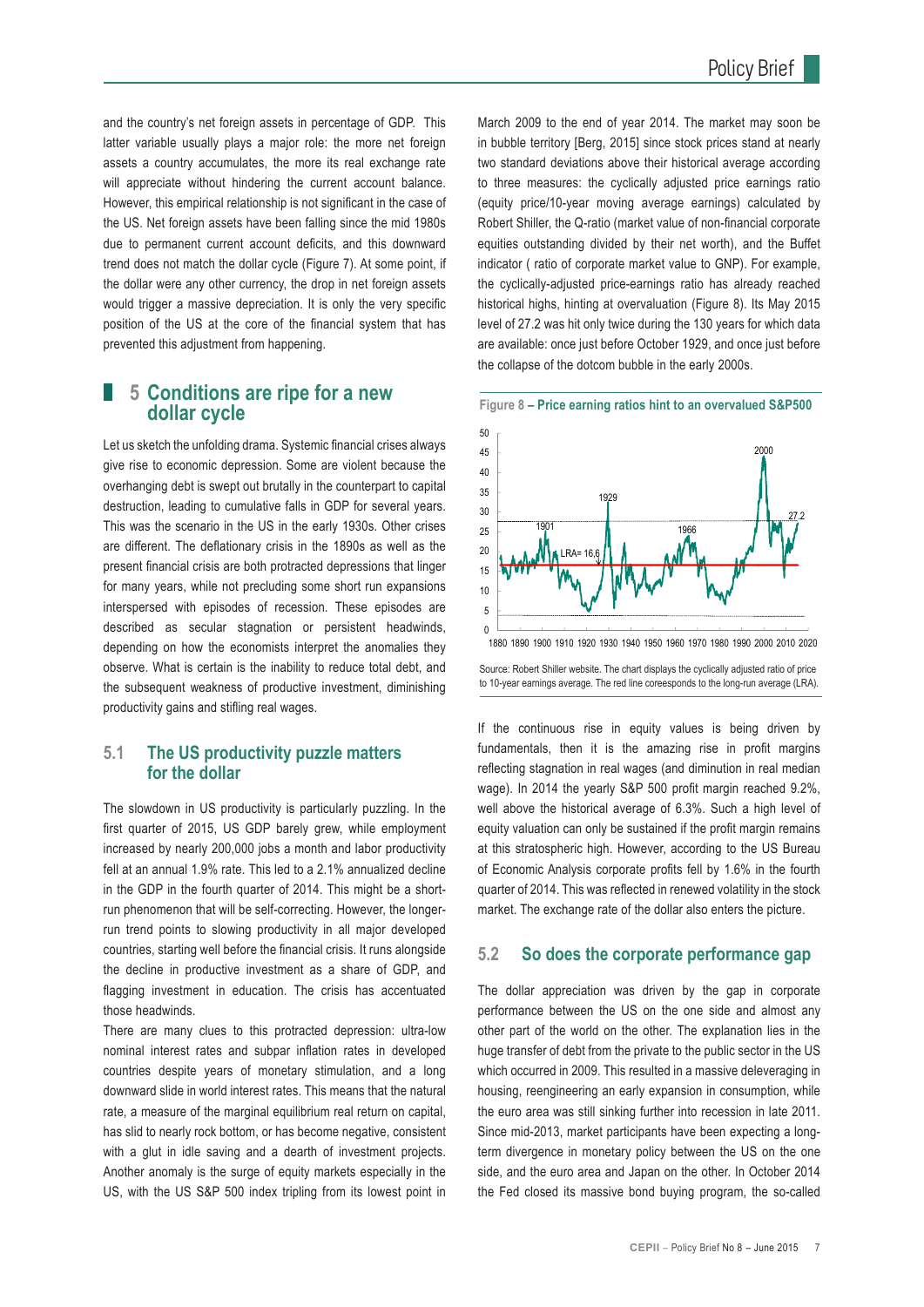quantitative easing (QE) policy, and began to hint at a possible rise in interest rates in 2015, while the ECB was launching its own QE program to counter the seemingly unstoppable drift in euro area interest rates to unseen lows. Meanwhile, there was bad news from all quarters of the emerging market world including Asia, primary commodity producers, and oil exporters. It was absolutely necessary to launch the momentum driving the dollar rise against all other currencies, the usual symptom of a dollar cycle.

A dollar appreciation introduces more uncertainty in the world. An example of this is the gap between the Fed's estimate of interest rates in its March 2015 medium-term perspective and the estimates provided by the futures market in April 2015. The interest rates foreseen by financial markets (0.5% end-2015, 1.35% end-2016 and 1.8% end-2017) are much lower than the Fed's forecasts - 1.1% end-2015, 2.5% end-2016, 3.6% end-2017. Such low expected interest rates imply that there is a nonnull probability that rates will return to zero and stay there. In the view of bond dealers in New York City this probability was 20% in January 2015. This reflects their doubts about the resilience of the US recovery.

Whichever estimate is correct, there will be a serious disturbance.

If the Fed is wrong, the disturbance will resemble that seen in Japan in 2006, or Sweden in 2008, or in the US itself in 1937: that is, a premature rise in interest rates which had to be reversed after it triggered economic shocks that reignited deflationary pressures. The current momentous appreciation of the dollar might be just such a shock. Meanwhile, the unexpected upturn in oil prices from the nadir of US\$45 per barrel to over US\$60 in early May adds to the uncertainty.

The Fed justifies its forecast on its belief that the nominal natural rate will be 3.75% in 2017 with

inflation back to its 2% target and a real rate of 1.75%. Secular stagnation is still priced in the bond markets. If they are wrong, gigantic losses on long positions will arise from both a bond price fall and a dollar reversal.

Why is the dollar the flaw in this picture? The Fed is involved in a delicate endeavor to change guidance and end the era of low rate *promises* before being certain interest rates must be raised. The bet is risky because the economic weakness in the rest of the world, and the sharp appreciation of the dollar could slow growth in the US despite the collapse in oil prices. Declining inflation expectations are worrisome because they might not reverse quickly. Inflation moving back to target has been the decisive factor in Fed policy but it might be negatively affected by the strength of the dollar.

#### **5.3 Currency misalignment could be costly for growth**

What can be the drag on the world economy due to the misalignment in exchange rates? The first drag could occur in the US. So far, the momentum towards dollar appreciation will see a

10-year bond yield in the US of 1.7%, German Bunds of 0.3%, and Japanese government bonds (JGB) of 0.25%. At the dollar price already achieved, S&P 500 US companies' earnings are already declining. As already mentioned, the high equity price rests on an exceptional level of corporate earnings that has begun to plummet, at least for exporting companies and those with a high share of profits generated abroad and repatriated in the US. A quarter of the profits of firms in the S&P500 are earned in foreign currencies. Sagging profit margins have the potential to trigger a stock market crash, that will reduce the net wealth of investors. Even if we consider only the domestic economy, the US recovery is vulnerable to interest rate hikes since it is pulled by consumer spending driven by cheap credit, and not by growing middle class earnings. This takes us back to the Fed's balancing act, which is fiendishly difficult.

Fed staff has made simulations of the impact of the dollar rise on the US economy using its sophisticated macro econometric model "Ferbus". Between end-September 2014 and end-March 2015, the dollar appreciated 13% in trade-weighted terms. According to Ferbus, a 10% rise in the dollar index has cumulative impact over three years, leading to 0.75% loss of GDP after two years. The

> first-order effect is the drag on demand through the trade balance. There are countervailing forces, however. Inflation will be 0.4% lower than it would have been otherwise after two years following the shock. Lower inflation raises consumers' purchasing power, which offsets part of the demand weakness from foreign trade. But it can work the right way, only if inflation expectations are well-anchored. In the present setting a negative shock on inflation is not the Fed's taste. Fed's policy might become more cautious in raising interest rates.

The other drag might come from the rest of the world. This would repeat the drama that surrounded every previous dollar cycle: a rise in the dollar driven by momentum hurts dollar borrowers in emerging markets. Furthermore misalignments distort cross exchange rates between third currencies. Because the level of debt is already too high, and because it is largely denominated in dollars, the depreciation of national currencies does not create new demand. As happened in the Asian crisis, it might trigger financial distress. Admittedly, the countries involved will have greater capacity to ward off this problem but they will not be able to increase domestic demand in these circumstances. Furthermore, not all countries have a reserve cushion. For example, South Africa and Turkey are less protected than Russia or even Brazil. Hence, countries competing for exports might launch currency wars that make everyone worse off.

Since the financial crisis, dollar debt in the emerging markets has increased rapidly to benefit from much lower borrowing costs with no attempt to hedge. According to the BIS, the stock of dollar debts owed by non-financial borrowers outside the US has grown by 50% since the financial crisis. The outstanding dollar debt outside the US reached US\$9 trillion, half of which is in emerging markets. The

The Fed is involved in a delicate endeavor to change guidance and end the era of low rate promises before being certain interest rates must be raised.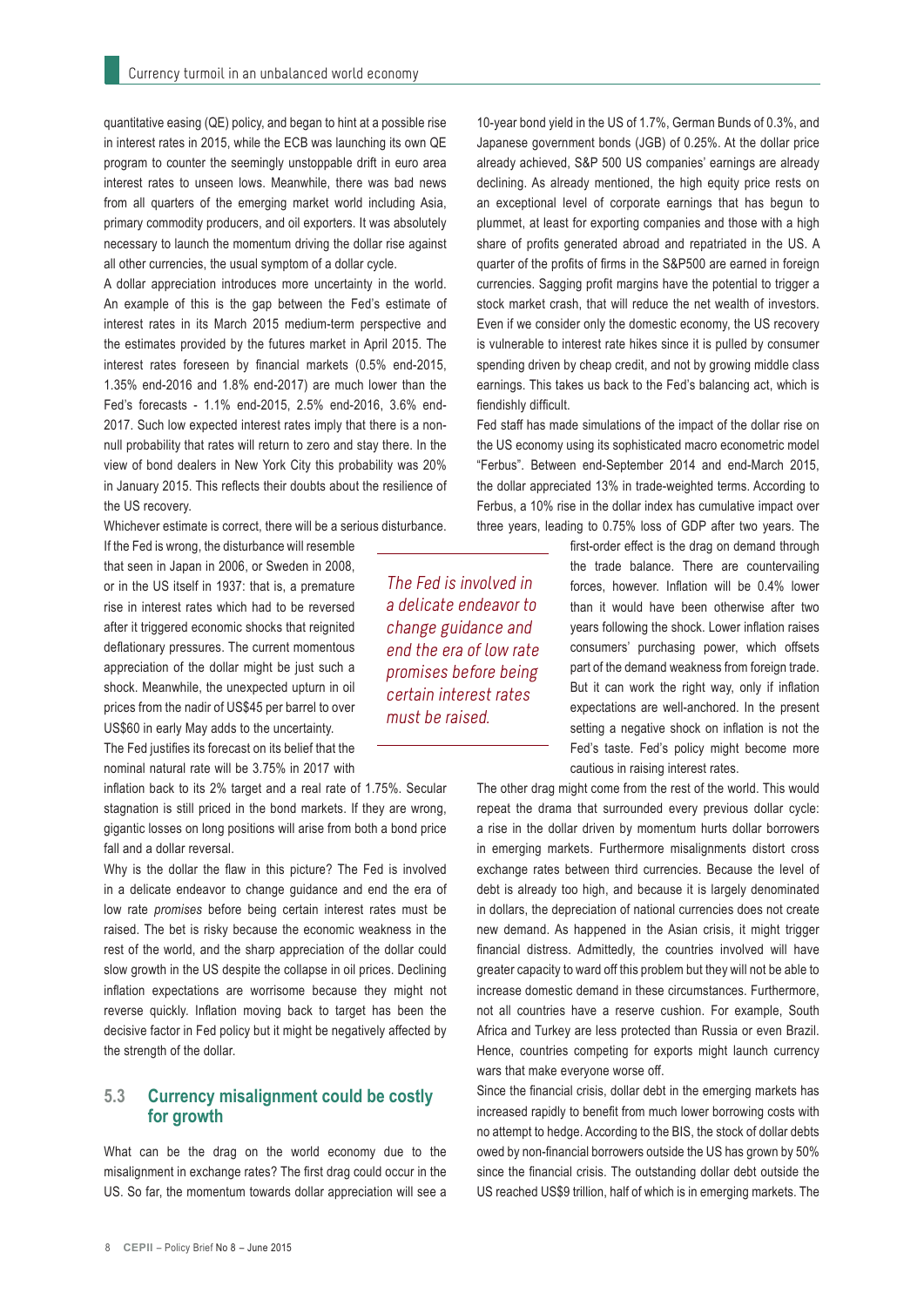firms that match their dollar revenues with the costs of servicing their debts are oil and mining companies. Their incomes have plummeted with the collapse of commodity prices. Other firms, mainly in Asia, are suffering from currency mismatches.

In the wake of ultra-accommodative policies implemented by the ECB and the Bank of Japan, the Bank of Korea has resorted to an interest rate cut of 1.75%. In China, facing growth headwinds the central bank has cut its policy rate in November 2014, February and April 2015 (25bps each) accompanied by cuts of 50 then 100 bps in bank required reserve ratios plus more unconventional measures to boost credit in some sectors and SMEs. Those measures aim at supporting domestic demand to offset the 14% appreciation of the yuan effective exchange rate following the dollar movement.

The pressure on the trade balance arises at the time when China's leadership has decided to shift gears on the route to yuan convertibility. Looking for reserve currency status, the government has decided to open the capital accounts substantially, while still keeping instruments to preserve an orderly transition. Nonetheless there was a huge impact: according to SAFE (the foreign exchange department of the central bank) roughly \$300bns flowed out of the country in the last six months. Because the exchange rate is still managed, official reserves have declined for the first time since the Asian crisis. Those capital outflows reinforce the strength of the dollar.

All countries cutting their interest rates justify their move like the ECB, as an attempt to increase domestic demand and not weaken the exchange rate. However, in pushing nominal bond yields into negative territories, the ECB incentivized capital flights, pushing the dollar higher and global bond yields lower. The ECB's ultimate aim is clearly to boost domestic demand. Meanwhile the countries doing the same thing at different speeds and on different scales are influencing their relative exchange rates, with the result that the net effect on real effective exchange rates is difficult to predict. For the time being, in the context of an ageing population, stagnant wages and high private debt, monetary policy is failing to spur domestic demand in either Europe or developed Asia. A successful domestic recovery will decide the fate of the dollar cycle: either it will drag the world out of stagnation by deleveraging outside the US or it will be the catalyst for renewed financial turmoil cum relapse into stagnation.

### **6 Conclusion**

In the spring of 2015 the mood is strange. The political governance in Europe continues to be powerless and involves much bickering. The latest episode of the Greek crisis shows that lessons have not been learned. Meanwhile the ECB has launched a broad and ambitious QE program, hoping to raise euro area growth to 1.5% in 2015 from the 1% forecast in December 2014. If successful, this will be no mean achievement. However, the inability of governments to spur public investment means that the transmission mechanism to uplift growth might rely disproportionately on the export channel triggered by a euro depreciation.

#### **6.1 Implications from and for other currencies**

The optimistic scenario bets that the depreciation of the euro has already been large enough to create activity in the euro area with the help of QE to boost domestic demand. Since May 2014, the euro has fallen 25% against the dollar, and 13% on a tradeweighted basis, while the dollar has jumped 22% on a comparable basis. It is argued that this positive outcome will avert deflation in Europe and relieve the US economy from the impossible task of pulling the rest of the world out of its debt and other problems. The recent modest rebound of the euro against the dollar from \$1.05 to a little over \$1.10 suggests that the former phase of euro depreciation is over now.

This narrative may be too sanguine. If it rests on exports, the euro area recovery could be short-lived because of the asymmetry in Europe. Exports will benefit mainly Germany and increase its already very large trade surplus. Even more important, the dollar has risen against all other currencies, which is a symptom of a dollar cycle. It would seem that QE has evolved into competitive easing. In the first three months of 2015, the Brazilian real, the Turkish lira, the Russian ruble, and the South-African rand have lost between 15% and 20% of their value against the dollar. This evolution raises three kinds of uncertainty. The first one is whether the US recovery is sufficiently strong to stand alone against the momentum of dollar appreciation cum higher volatility in asset markets. The second one concerns the impact on emerging countries and the resilience of the private actors that are heavily indebted in dollars. The third uncertainty stems from the euro area governance and Greece running out of cash in another episode of the prisoner's dilemma policy, which might catalyze a much more unpleasant scenario.

At May-end 2015 the dollar was rallying again, against the yen which fell at 124 for the dollar (weakest level of the Japanese currency since 2002) and 1.08 dollars against the euro. The momentum of the dollar cycle is probably not over. On top of economic fundamentals that are still tilting on the side of sustained dollar appreciation with the upcoming divergences in monetary policy, multiple geopolitical drama might trigger the safe haven status of the key currency. Whether it happens, the dollar would spike and alter the pattern of relative prices worldwide. Dangerous debt pileups, partly due to failed deleverage in developed countries, partly to further debt accumulation in other countries since 2009, would made blatant vulnerabilities hidden by the ultra-low interest rates cum quantitative monetary policies. Then the world economy would face the conundrum always postponed since the debt-driven financial dynamic has dominated the real economy: how is it possible to deleverage total debt without slumping into world depression?